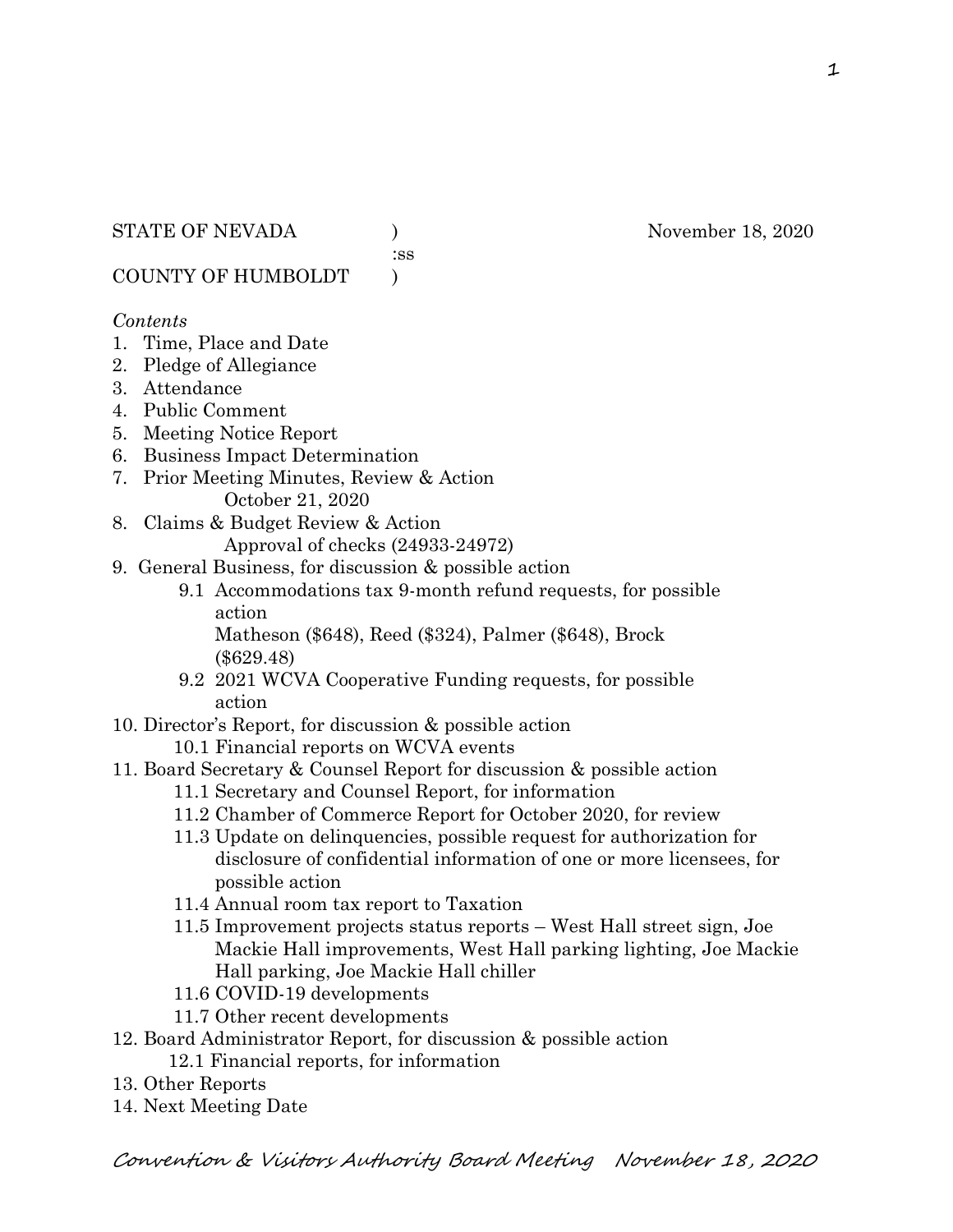#### MINUTES, NOVEMBER 18, 2020

1. Time, Place and Date. The Winnemucca Convention & Visitors Authority met in regular session in full conformity with the law at the Winnemucca Convention Center, West Hall, Winnemucca, Nevada at 4:00 pm on Wednesday, November 18, 2020 with Chairman Terry Boyle presiding.

In accordance with Governor Sisolak's Declaration of Emergency in Response to the COVID-19 epidemic, the configuration of the Board's meeting room was doubled in size to accommodate a set-up of a minimum of 6 feet between each Board and Staff member at the head table. The audience chairs were set up not closer than 6 feet to the head table, with seats not less than a minimum of 6 feet apart in all directions. Board members and staff observed face covering and social distancing covid emergency regulations. Audience did likewise.

#### 2. Pledge of Allegiance.

3. Attendance. *Convention and Visitors Authority Board Officials Present:*

Terry Boyle Chairman and Motel Representative Brian Stone Vice Chairman and Hotel Representative Jim Billingsley Treasurer and City Representative John Arant Business Representative Ron Cerri County Representative Bill Macdonald Secretary and Counsel Kendall Swensen Board Administrator

*Convention and Visitors Authority Board Officials Absent:* None

*Staff Members Present:* Kim Petersen Director Shelly Noble Administrative Clerk

*Staff Members Absent:* None

*Others Present:*

Teresa Courrier Nev Reined Cow & Cutting Horse Assoc

# 4. Public Comment.

None

2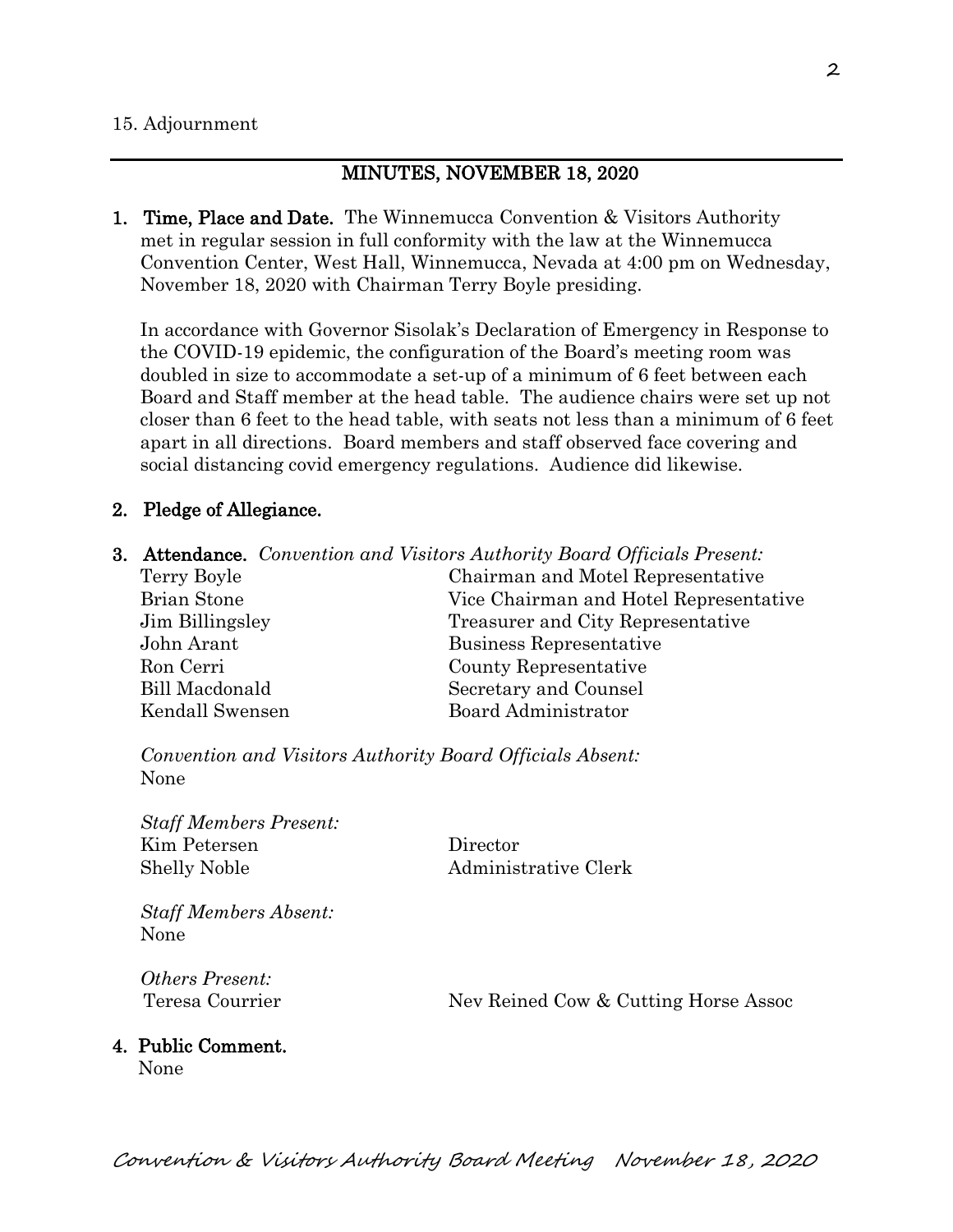# 5. Meeting Notice Report.

Chairman Boyle reported that notice, including meeting agenda, was posted by Shelly Noble by 9:00 am Friday, November 13, 2020 at Humboldt County Library, Court House, Post Office, City Hall and Convention Center West Hall. No persons have requested mailed notice during the past six months.

6. Business Impact Determination. Chairman Boyle asked whether any agenda item proposes the adoption by the city or by the county or by the WCVA of any rule, including any ordinance or resolution which would impose, increase or change the basis for the calculation of a fee that is paid in whole or in substantial part by businesses, which would impose a direct and significant economic burden upon a business or directly restrict the formation or expansion of a business, pursuant to NRS Chapter 237? The Chairman called for board or public input thereon; Counsel reported there was no agenda problem; there was no public comment thereon. Action taken.

 *Jim Billingsley made a motion that there appears to be no business impacting fee matter on today's agenda. The motion carried, 5-0.* 

#### 7. Minutes, Review & Action

Prior meeting minutes of October 21, 2020. *Brian Stone made a motion to accept the minutes of the October 21, 2020 meeting. Motion carried, 5-0.* 

8. Claims, Review & Action. The following claims, which had been submitted in list form to the board members for review with their 3-day meeting notice and agenda, with the opportunity to obtain further information before or at the meeting, were submitted for payment on November 18, 2020:

| BANK ACCOUNT      | <b>CHECK NUMBERS</b> | <b>AMOUNT</b> |
|-------------------|----------------------|---------------|
| Nevada State Bank | $24933 - 24972$      | \$215,863.66  |

*Terry Boyle made a motion to approve all claims submitted for November 18, 2020. The motion carried, 5-0.* 

9. General Business, for discussion & possible action

9.1 Accommodations tax 9-month refund requests, for possible action Matheson (\$648), Reed (\$324), Palmer (\$648), Brock (\$629.48)

*Terry Boyle made a motion to approve the accommodation tax 9-months deemed to be a permanent resident refunds for Dave Matheson (\$648), Leslie Reed (\$324), James Palmer (\$648), Norris Brock (\$629.48). Motion carried, 5-0.*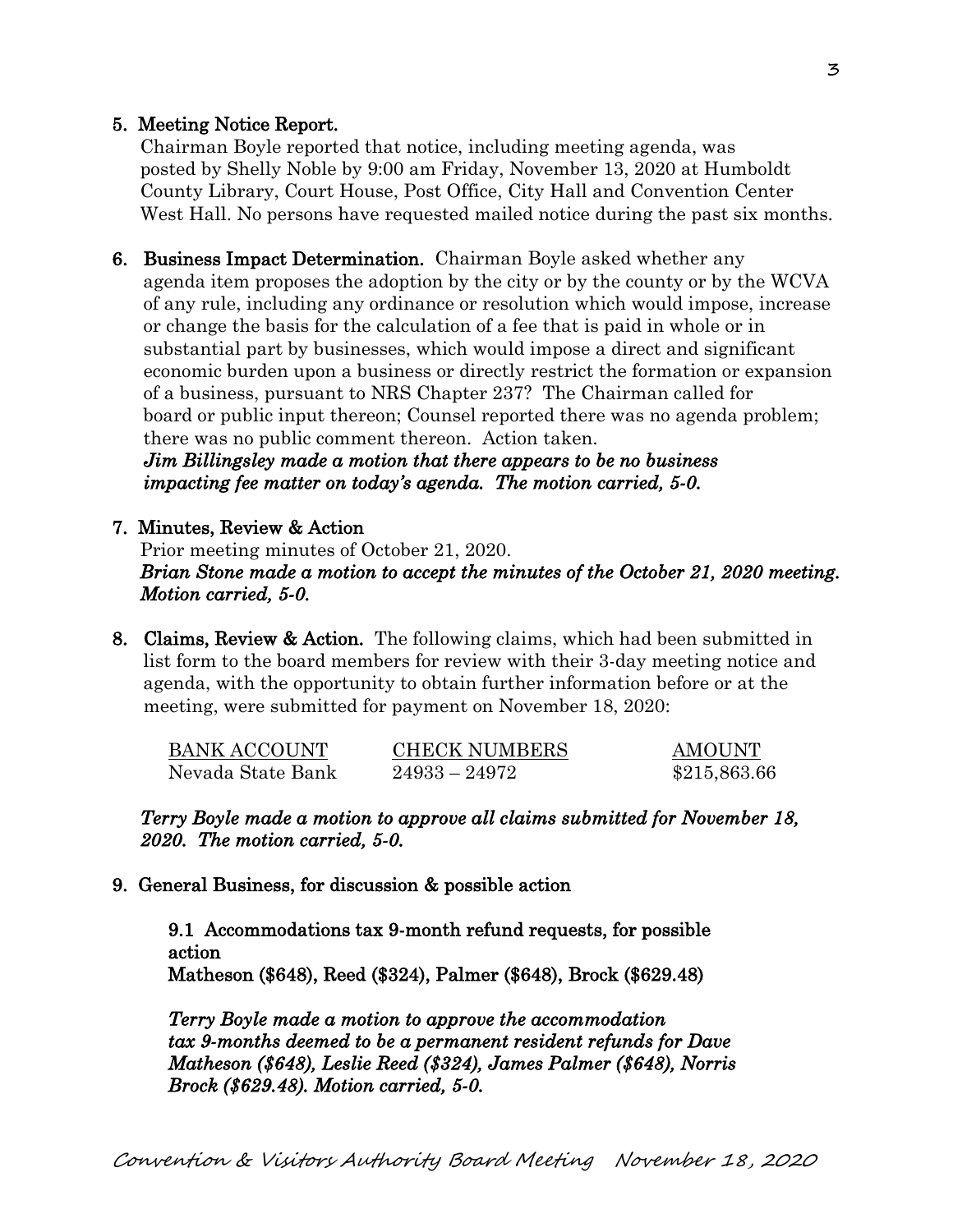#### 9.2 2021 WCVA Cooperative Funding requests, for possible action

Teresa Courrier is here tonight representing the Nevada Reined Cow & Cutting Horse Association (NRCCHA), who have submitted one of the funding requests being considered today. She thanked the board for their past support of the Winnemucca Summer Cutting with grant funding and payment of the WEC facility fees. NRCCHA is requesting funds to assist with the production of two events in 2021. The first one would be in April. The Masini Spring Cutting has previously been held in Yerington. The participants and organization members want to move it here due to our excellent facilities and central location. The second event is their Winnemucca Summer Cutting. Traditionally, this event is held in July but due to the NHPA World Championship Tournament, they were moved to August for 2021. The 2020 Winnemucca Summer Cutting was the only event they were able to produce this year due to pandemic restrictions at other locations. NRCCHA is requesting a total of \$10,000-20,000 in funding for both events. Director Petersen recommended a \$15,000 grant. This funding would be for both events and NRCCHA could determine the best use of these funds. After some discussion, it appears that the issue of acquiring cattle may determine the viability of the August event. *Jim Billingsley made a motion to award a \$7,500 grant to the Masini Spring Cutting, April 9- 11, 2021 and a \$7,500 grant to the Winnemucca Summer Cutting, August 20-22, 2021. NRCCHA is responsible for payment of all fees due to the Winnemucca Events Complex. Motion carried, 5-0.* If either of these events are canceled all funds are to be returned to WCVA. It was also noted that there are members NRCCHA that produce another event later in April at the Winnemucca Events Complex, the NRCCHA Horse Show & Derby. Teresa does not represent that contingent and did not know if they were moving forward with this event for 2021.

The other two events requesting funding at this time are Cow Country Classic Team Penning, which has grown into quite a large event, and the Winnemucca Balloon Festival, which is successful if the weather cooperates. *Terry Boyle made a motion to approve a \$5,000 grant and payment of WEC facility fees in the amount of \$3,000 for the Cow Country Classic, August 13-15, 2021 on the recommendation of Director Petersen. Motion carried, 5-0. Brian Stone made a motion to approve a \$2,000 grant for the Winnemucca Balloon Festival, May 14-16, 2021 on the recommendation of Director Petersen. Motion carried, 5-0.* 

10. Director's Report.

10.1 Financial reports on WCVA events No report.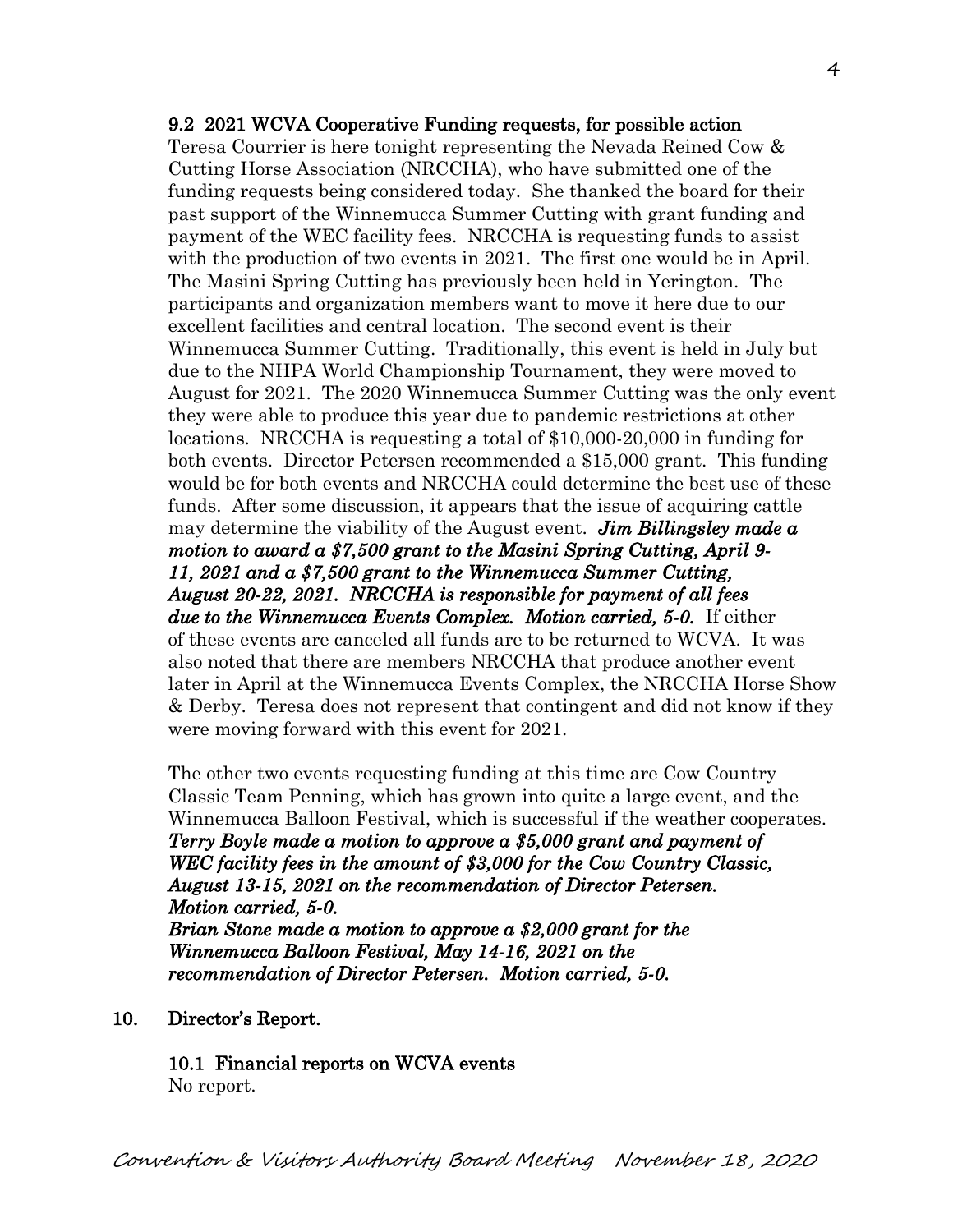# 11. Secretary and Counsel, Monthly report, for discussion & possible action

 11.1 Chamber of Commerce Report for October 2020, for review This report is included in Bill's report.

# 11.2 Update on delinquencies, possible request for authorization for disclosure of confidential information of one or more licensees, for possible action

 Bill continues to be in contact with the owner of the motel property in McDermitt that has not paid room tax for several months. Once again, she assured Bill that she would get everything together in the next few days to get this delinquency cleared up.

# 11.3 Annual room tax report to Taxation

 This is a report required by the Nevada Department of Taxation and shows how our funds are distributed for the year. It was completed and submitted by the due date.

# 11.4 Improvement projects status reports – Melarkey Parking Lot lighting, West Hall signage project, Joe Mackie Hall chiller update, Coronavirus COVID-19 update

No report.

# 11.5 COVID-19 developments

 In his report Bill included the most recent press release from the state. Humboldt County has seen a significant spike in Covid cases and has been flagged for elevated transmission of the virus. Everyone is anxious to see if the governor will impost harsher restrictions in the coming days.

#### 11.6 Other Recent developments

 Recently, this board approved entering into multi-year agreements with Silver State International Rodeo (SSIR) for five years and Nevada State High School Rodeo Association (NSHSRA) for three years. Details of these agreements were presented to and approved by this board in August (NSHSRA) and October (SSIR). Since these agreements extend beyond the terms of our current board members, Bill has prepared resolutions for each of these events, to be signed by this board, authorizing the long-term

agreements. *Jim Billingsley made a motion to accept the resolutions as presented for a five-year agreement with Silver State International Rodeo and a three-year agreement with the Nevada State High School Rodeo Association. Motion carried, 5-0.*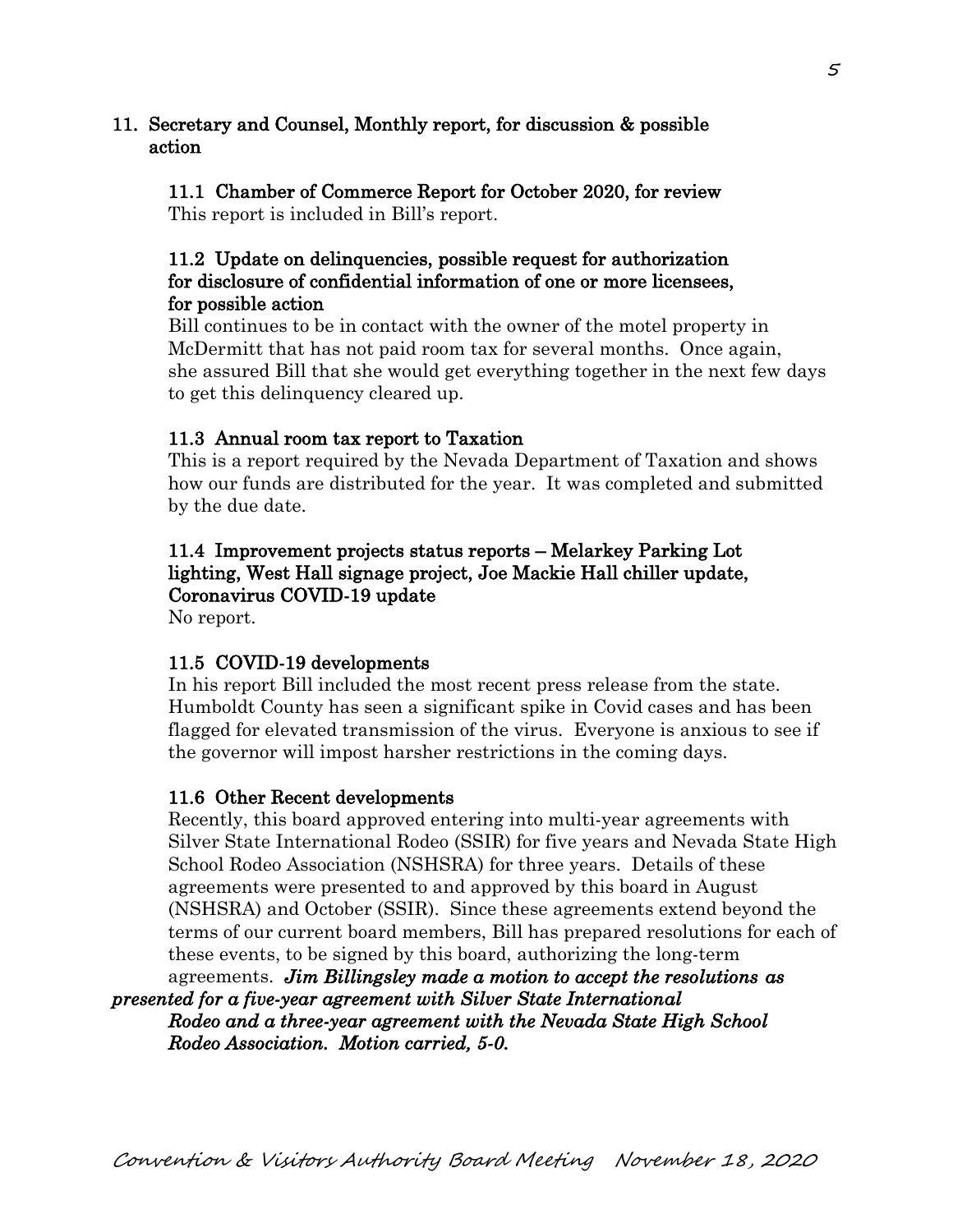# 12. Board Administrator.

# 12.1 Financial Reports, for discussion

- Our room tax collections for the past couple of months have been encouraging, even though there has been so much unrest due to the pandemic. Kendall is optimistic that this trend will continue. Of course, that may depend on future actions taken by the governor.
- Kendall directed Shelly to move some of our funds from the checking account to the Local Government Investment Pool with the state.
- The audit report will be given at next month's WCVA meeting on December 16.

# 13. Other reports

# 13.1 West Hall parking lot lights

 Kim is working with Bill to prepare a request for proposal to replace the parking lot lights on Melarkey Street. Once that project is completed, he would like to move forward with paving this lot.

# 13.2 2021 NHPA World Championship Tournament

 At a previous meeting Kim reported that Coeur Rochester Mine had donated silver that would be made into a horseshoe to be won by a participant at the 2021 NHPA World Championship Tournament. Kim received the completed horseshoe earlier this week and showed it to the board members. It turned out really nice. Kim wants to get some photos of it to include in our event marketing. The tournament program is being designed and other activities finalized. NHPA feels that at least 50% of the participants at the 2021 World Championship Tournament will come from California since the tournament will be so close and participants can drive here. There was some discussion about qualifying for this tournament. With all of the upheaval that the pandemic has caused, the parameters to qualify may be loosened a bit.

#### 13.3 Dirt bike event

John reported that he had quite a few customers over the weekend who were dirt biking at the sand dunes. He did not know if this was an organized event or just a casual group out riding. Other board members were not aware of an event but did agree that the sand dunes are a very popular area for locals and visitors alike.

## 14. Public Comment

None.

# 15. Regular Business. Next Meeting. The Board confirmed the next regular meeting date of Wednesday, December 16, 2020, 4:00 pm.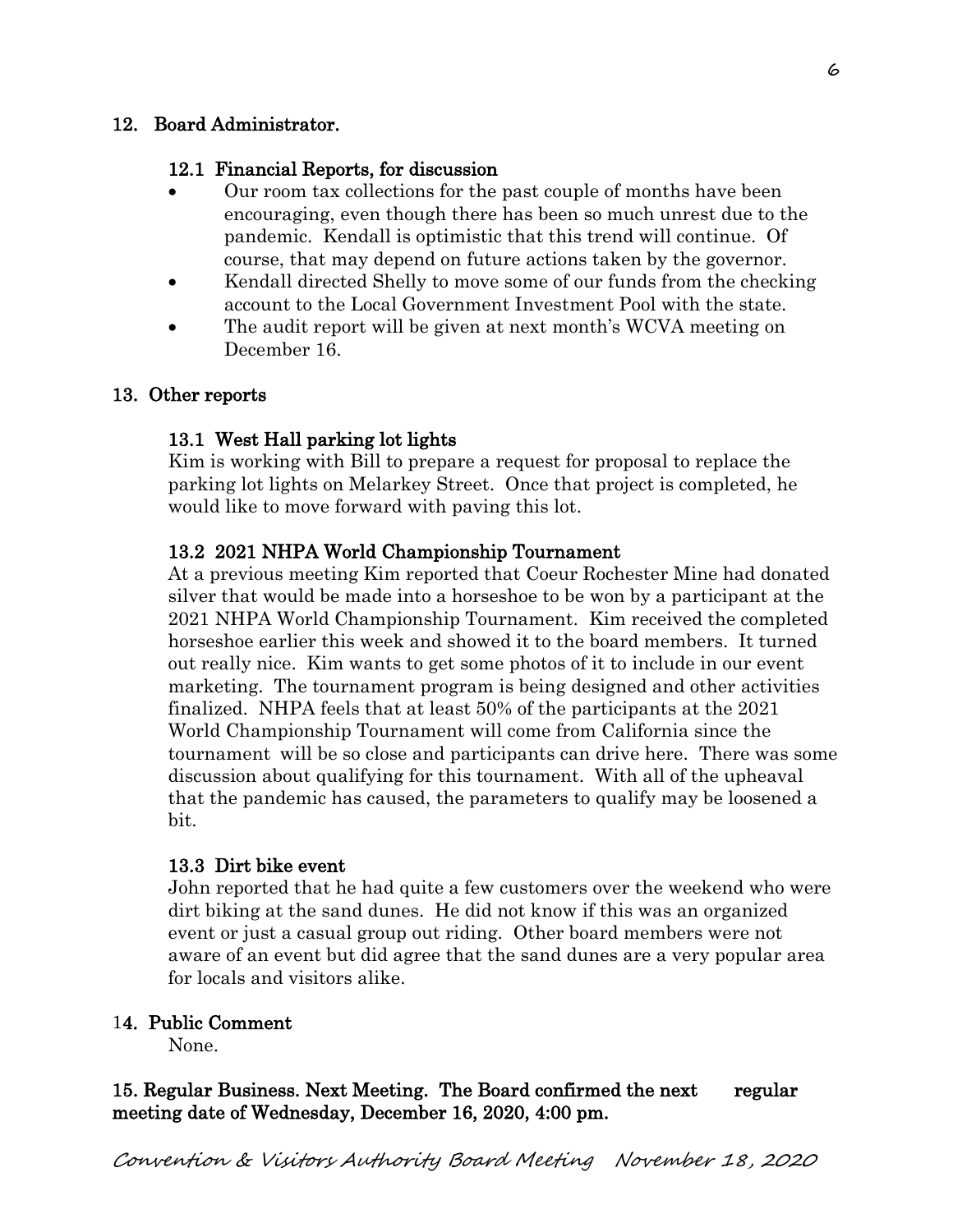# 16. Adjournment. *Ron Cerri made a motion to adjourn this meeting. Motion carried, 5-0.*

The meeting was adjourned to the next regular meeting, or to the earlier call of the Chairman or to the call of any three (3) members of the Board on three (3) working days notice.

Respectfully submitted,

Shelly Noble

APPROVED ON \_\_\_\_\_\_\_\_\_\_\_\_\_\_\_\_\_\_\_\_\_\_\_\_\_\_\_\_, 2020

As written\_\_\_\_\_\_\_\_\_\_\_\_\_\_\_

As corrected \_\_\_\_\_\_\_\_\_\_\_\_\_

Winnemucca Convention & Visitors Authority Board

\_\_\_\_\_\_\_\_\_\_ \_\_\_\_\_\_\_\_\_\_\_\_\_\_\_\_ \_\_\_\_\_\_\_\_\_\_\_\_\_\_\_\_\_\_\_\_\_\_\_\_\_\_\_\_\_\_

TERRY BOYLE BRIAN STONE Chairman and Vice Chairman and Motel Representative Hotel Representative

JIM BILLINGSLEY RON CERRI Treasurer and City Representative County Representative

 $\_$  , and the set of the set of the set of the set of the set of the set of the set of the set of the set of the set of the set of the set of the set of the set of the set of the set of the set of the set of the set of th